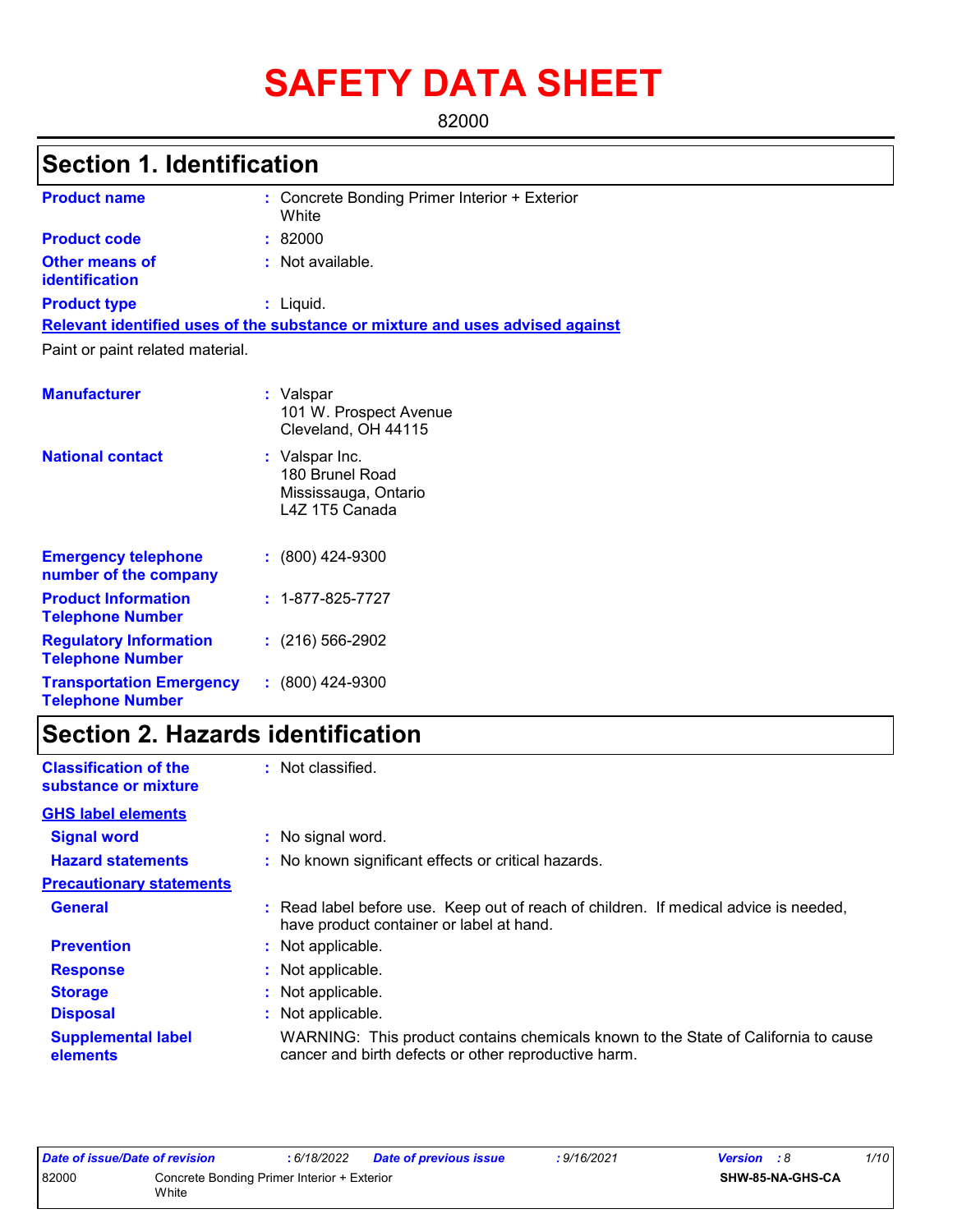### **Section 2. Hazards identification**

This product contains a component that is either subject to a CEPA ministerial condition or an existing/proposed SNAC (Significant New Activity). See Environmental Data Sheet (EDS) for additional detail.

Please refer to the SDS for additional information. Keep out of reach of children. Do not transfer contents to other containers for storage.

| <b>Hazards not otherwise</b> | : None known. |
|------------------------------|---------------|
| <b>classified</b>            |               |

# **Section 3. Composition/information on ingredients**

| Substance/mixture     | : Mixture        |
|-----------------------|------------------|
| <b>Other means of</b> | : Not available. |
| <b>identification</b> |                  |

#### **CAS number/other identifiers**

| <b>Ingredient name</b> | % by weight | <b>CAS number</b> |
|------------------------|-------------|-------------------|
| Heavy Paraffinic Oil   | 0.11        | 64742-54-7        |

Any concentration shown as a range is to protect confidentiality or is due to batch variation.

**There are no additional ingredients present which, within the current knowledge of the supplier and in the concentrations applicable, are classified and hence require reporting in this section.**

**Occupational exposure limits, if available, are listed in Section 8.**

### **Section 4. First aid measures**

#### **Description of necessary first aid measures**

| <b>Eye contact</b>  | : Immediately flush eyes with plenty of water, occasionally lifting the upper and lower<br>eyelids. Check for and remove any contact lenses. Get medical attention if irritation<br>occurs.                                                                    |
|---------------------|----------------------------------------------------------------------------------------------------------------------------------------------------------------------------------------------------------------------------------------------------------------|
| <b>Inhalation</b>   | : Remove victim to fresh air and keep at rest in a position comfortable for breathing. Get<br>medical attention if symptoms occur.                                                                                                                             |
| <b>Skin contact</b> | : Flush contaminated skin with plenty of water. Remove contaminated clothing and<br>shoes. Get medical attention if symptoms occur.                                                                                                                            |
| <b>Ingestion</b>    | : Wash out mouth with water. If material has been swallowed and the exposed person is<br>conscious, give small quantities of water to drink. Do not induce vomiting unless<br>directed to do so by medical personnel. Get medical attention if symptoms occur. |

#### **Most important symptoms/effects, acute and delayed**

| <b>Potential acute health effects</b> |                                                     |
|---------------------------------------|-----------------------------------------------------|
| <b>Eye contact</b>                    | : No known significant effects or critical hazards. |
| <b>Inhalation</b>                     | : No known significant effects or critical hazards. |
| <b>Skin contact</b>                   | : No known significant effects or critical hazards. |
| <b>Ingestion</b>                      | : No known significant effects or critical hazards. |
| <b>Over-exposure signs/symptoms</b>   |                                                     |
| Eye contact                           | : No specific data.                                 |
| <b>Inhalation</b>                     | : No specific data.                                 |
| <b>Skin contact</b>                   | : No specific data.                                 |
| <b>Ingestion</b>                      | $:$ No specific data.                               |

| Date of issue/Date of revision |                                                      | : 6/18/2022 | <b>Date of previous issue</b> | : 9/16/2021 | <b>Version</b> : 8 |                         | 2/10 |
|--------------------------------|------------------------------------------------------|-------------|-------------------------------|-------------|--------------------|-------------------------|------|
| 82000                          | Concrete Bonding Primer Interior + Exterior<br>White |             |                               |             |                    | <b>SHW-85-NA-GHS-CA</b> |      |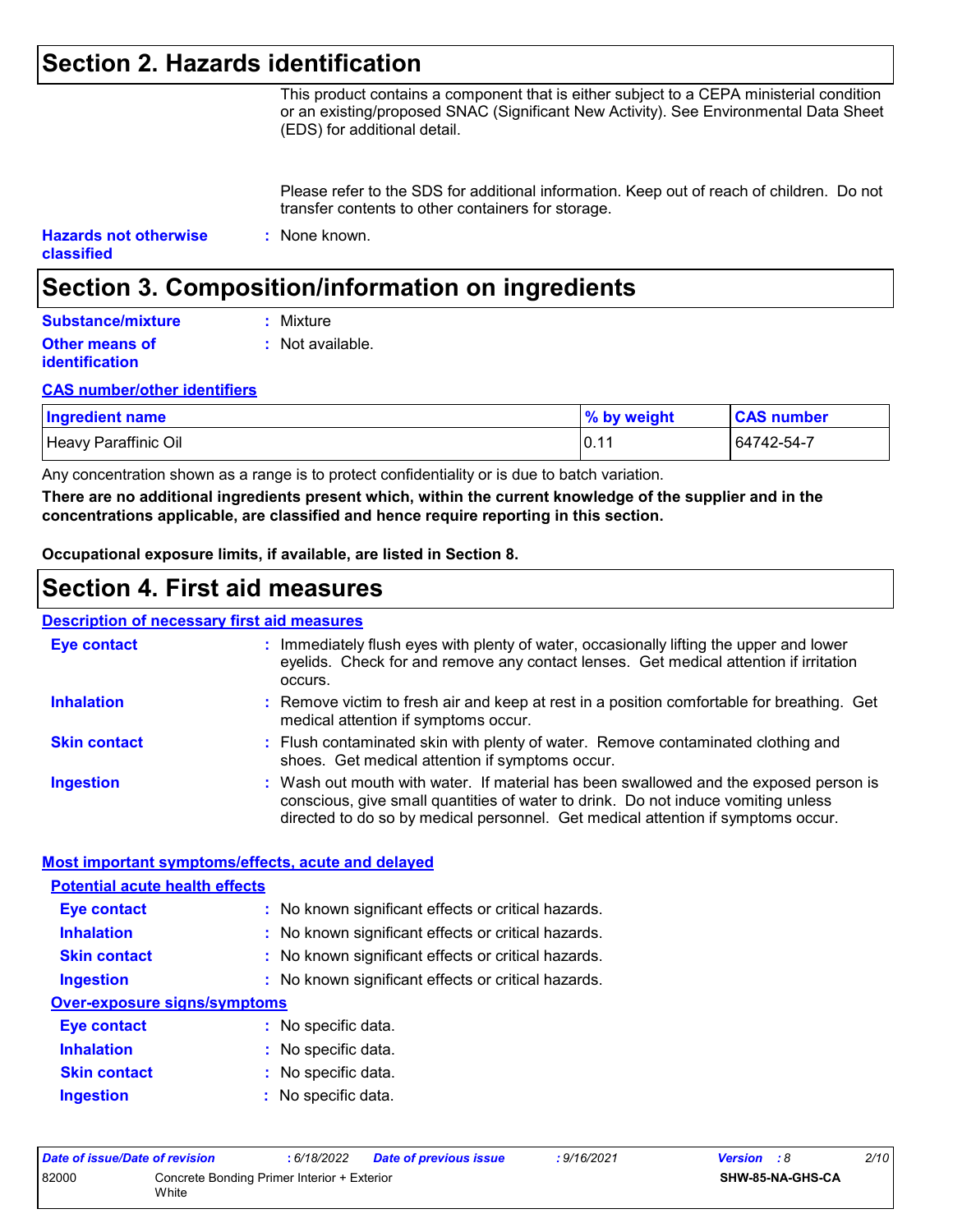# **Section 4. First aid measures**

|                                   | Indication of immediate medical attention and special treatment needed, if necessary                                           |  |
|-----------------------------------|--------------------------------------------------------------------------------------------------------------------------------|--|
| <b>Notes to physician</b>         | : Treat symptomatically. Contact poison treatment specialist immediately if large<br>quantities have been ingested or inhaled. |  |
| <b>Specific treatments</b>        | : No specific treatment.                                                                                                       |  |
| <b>Protection of first-aiders</b> | : No action shall be taken involving any personal risk or without suitable training.                                           |  |

**See toxicological information (Section 11)**

# **Section 5. Fire-fighting measures**

| <b>Extinguishing media</b>                               |                                                                                                                                                                                                     |  |
|----------------------------------------------------------|-----------------------------------------------------------------------------------------------------------------------------------------------------------------------------------------------------|--|
| <b>Suitable extinguishing</b><br>media                   | : Use an extinguishing agent suitable for the surrounding fire.                                                                                                                                     |  |
| <b>Unsuitable extinguishing</b><br>media                 | $:$ None known.                                                                                                                                                                                     |  |
| <b>Specific hazards arising</b><br>from the chemical     | : In a fire or if heated, a pressure increase will occur and the container may burst.                                                                                                               |  |
| <b>Hazardous thermal</b><br>decomposition products       | : Decomposition products may include the following materials:<br>carbon dioxide<br>carbon monoxide                                                                                                  |  |
| <b>Special protective actions</b><br>for fire-fighters   | : Promptly isolate the scene by removing all persons from the vicinity of the incident if<br>there is a fire. No action shall be taken involving any personal risk or without suitable<br>training. |  |
| <b>Special protective</b><br>equipment for fire-fighters | : Fire-fighters should wear appropriate protective equipment and self-contained breathing<br>apparatus (SCBA) with a full face-piece operated in positive pressure mode.                            |  |

# **Section 6. Accidental release measures**

|                                                              | Personal precautions, protective equipment and emergency procedures                                                                                                                                                                                                                                      |
|--------------------------------------------------------------|----------------------------------------------------------------------------------------------------------------------------------------------------------------------------------------------------------------------------------------------------------------------------------------------------------|
| For non-emergency<br>personnel                               | : No action shall be taken involving any personal risk or without suitable training.<br>Evacuate surrounding areas. Keep unnecessary and unprotected personnel from<br>entering. Do not touch or walk through spilled material. Put on appropriate personal<br>protective equipment.                     |
|                                                              | For emergency responders : If specialized clothing is required to deal with the spillage, take note of any information in<br>Section 8 on suitable and unsuitable materials. See also the information in "For non-<br>emergency personnel".                                                              |
| <b>Environmental precautions</b>                             | : This product contains a component that is either subject to a CEPA ministerial<br>condition or an existing/proposed SNAC (Significant New Activity). See<br>Environmental Data Sheet (EDS) for additional detail.                                                                                      |
|                                                              | Avoid dispersal of spilled material and runoff and contact with soil, waterways, drains<br>and sewers. Inform the relevant authorities if the product has caused environmental<br>pollution (sewers, waterways, soil or air).                                                                            |
| <b>Methods and materials for containment and cleaning up</b> |                                                                                                                                                                                                                                                                                                          |
| <b>Small spill</b>                                           | : Stop leak if without risk. Move containers from spill area. Dilute with water and mop up<br>if water-soluble. Alternatively, or if water-insoluble, absorb with an inert dry material and<br>place in an appropriate waste disposal container. Dispose of via a licensed waste<br>disposal contractor. |

| Date of issue/Date of revision |                                                      | : 6/18/2022 | <b>Date of previous issue</b> | : 9/16/2021 | <b>Version</b> : 8 |                  | 3/10 |
|--------------------------------|------------------------------------------------------|-------------|-------------------------------|-------------|--------------------|------------------|------|
| 82000                          | Concrete Bonding Primer Interior + Exterior<br>White |             |                               |             |                    | SHW-85-NA-GHS-CA |      |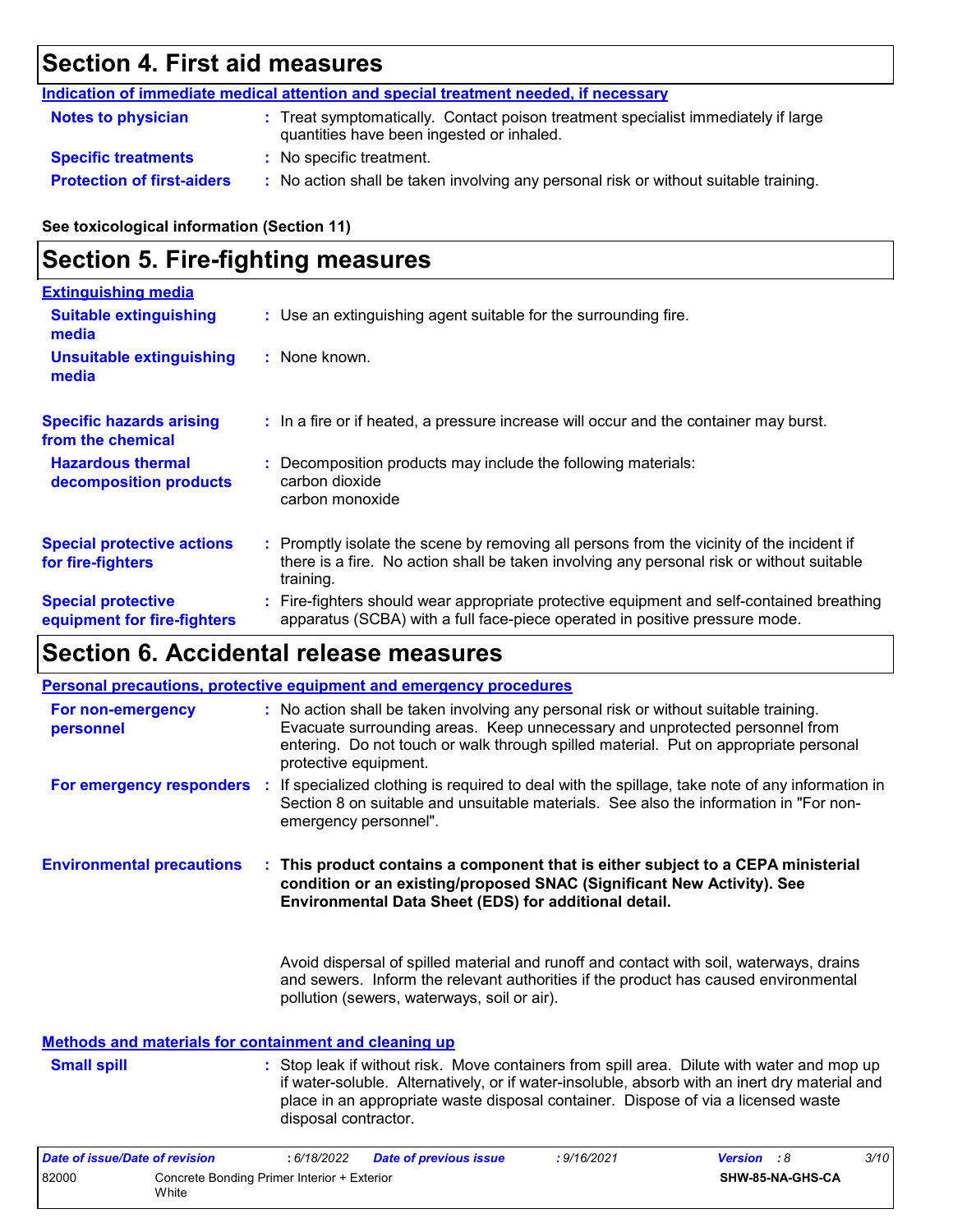### **Section 6. Accidental release measures**

| <b>Large spill</b> | : Stop leak if without risk. Move containers from spill area. Prevent entry into sewers, |
|--------------------|------------------------------------------------------------------------------------------|
|                    | water courses, basements or confined areas. Wash spillages into an effluent treatment    |
|                    | plant or proceed as follows. Contain and collect spillage with non-combustible,          |
|                    | absorbent material e.g. sand, earth, vermiculite or diatomaceous earth and place in      |
|                    | container for disposal according to local regulations (see Section 13). Dispose of via a |
|                    | licensed waste disposal contractor. Note: see Section 1 for emergency contact            |
|                    | information and Section 13 for waste disposal.                                           |

## **Section 7. Handling and storage**

### **Precautions for safe handling**

| <b>Protective measures</b><br><b>Advice on general</b><br>occupational hygiene   | : Put on appropriate personal protective equipment (see Section 8).<br>: Eating, drinking and smoking should be prohibited in areas where this material is<br>handled, stored and processed. Workers should wash hands and face before eating,<br>drinking and smoking. Remove contaminated clothing and protective equipment before<br>entering eating areas. See also Section 8 for additional information on hygiene<br>measures.                                                                                                                                               |
|----------------------------------------------------------------------------------|------------------------------------------------------------------------------------------------------------------------------------------------------------------------------------------------------------------------------------------------------------------------------------------------------------------------------------------------------------------------------------------------------------------------------------------------------------------------------------------------------------------------------------------------------------------------------------|
| <b>Conditions for safe storage,</b><br>including any<br><b>incompatibilities</b> | : Store in accordance with local regulations. Store in original container protected from<br>direct sunlight in a dry, cool and well-ventilated area, away from incompatible materials<br>(see Section 10) and food and drink. Keep container tightly closed and sealed until<br>ready for use. Containers that have been opened must be carefully resealed and kept<br>upright to prevent leakage. Do not store in unlabeled containers. Use appropriate<br>containment to avoid environmental contamination. See Section 10 for incompatible<br>materials before handling or use. |

### **Section 8. Exposure controls/personal protection**

### **Control parameters**

#### **Occupational exposure limits (OSHA United States)**

| <b>Ingredient name</b> | CAS#       | <b>Exposure limits</b>                                                                                                                                                                                                                                                                                                     |
|------------------------|------------|----------------------------------------------------------------------------------------------------------------------------------------------------------------------------------------------------------------------------------------------------------------------------------------------------------------------------|
| Heavy Paraffinic Oil   | 64742-54-7 | ACGIH TLV (United States, 1/2021).<br>TWA: 5 mg/m <sup>3</sup> 8 hours. Form: Inhalable<br>fraction<br>OSHA PEL (United States, 5/2018).<br>TWA: 5 mg/m <sup>3</sup> 8 hours.<br>NIOSH REL (United States, 10/2020).<br>TWA: 5 mg/m <sup>3</sup> 10 hours. Form: Mist<br>STEL: 10 mg/m <sup>3</sup> 15 minutes. Form: Mist |

#### **Occupational exposure limits (Canada)**

| <b>Ingredient name</b> | CAS# | <b>Exposure limits</b> |
|------------------------|------|------------------------|
| None.                  |      |                        |

### **Occupational exposure limits (Mexico)**

| Ingredient name | CAS# | <b>Exposure limits</b> |
|-----------------|------|------------------------|
| None.           |      |                        |

#### **Appropriate engineering controls Environmental exposure controls**

**:** Good general ventilation should be sufficient to control worker exposure to airborne contaminants.

**:**

| Date of issue/Date of revision                       |       | : 6/18/2022 | <b>Date of previous issue</b> | : 9/16/2021 | <b>Version</b> : 8 |                  | 4/10 |  |
|------------------------------------------------------|-------|-------------|-------------------------------|-------------|--------------------|------------------|------|--|
| 82000<br>Concrete Bonding Primer Interior + Exterior |       |             |                               |             |                    | SHW-85-NA-GHS-CA |      |  |
|                                                      | White |             |                               |             |                    |                  |      |  |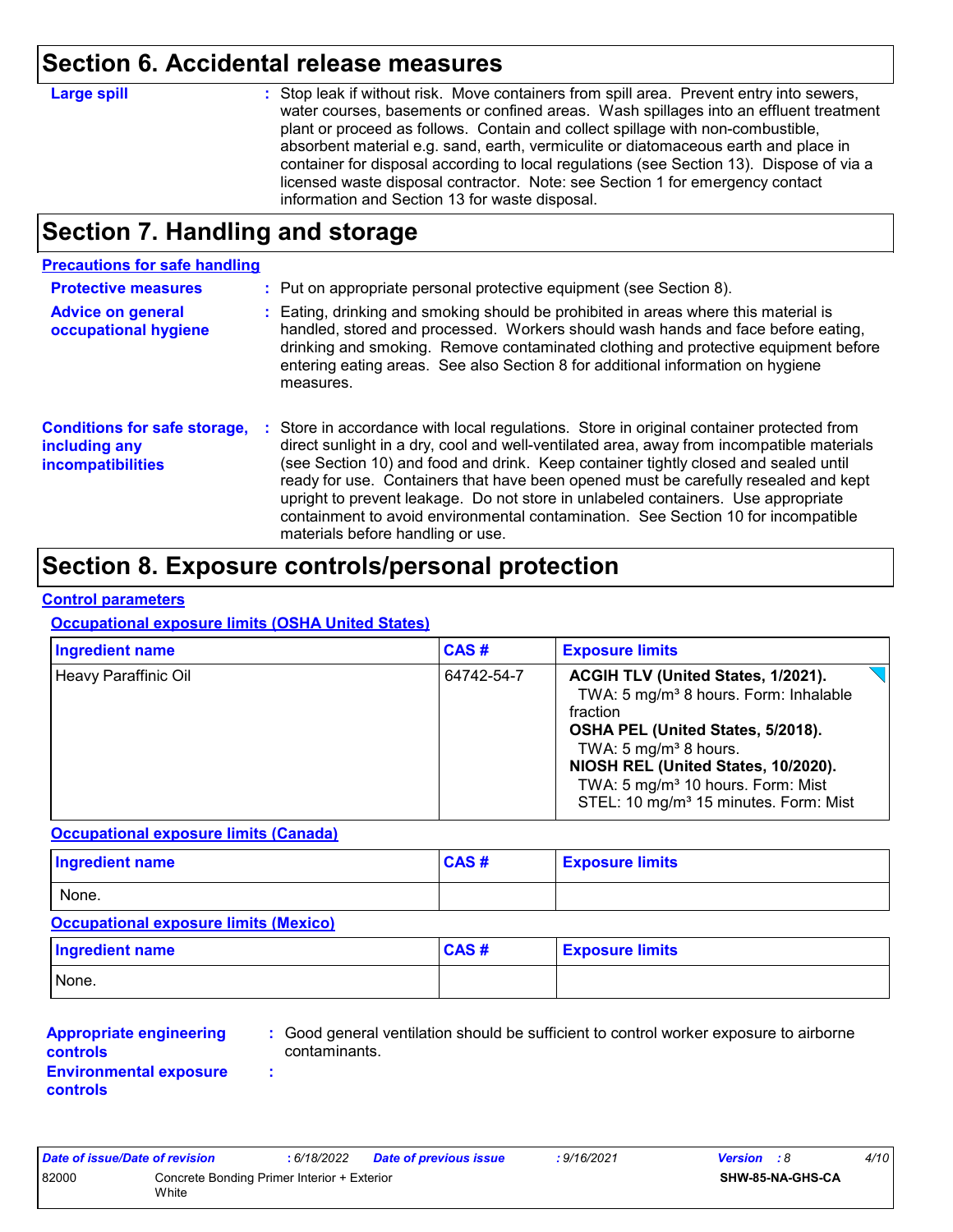# **Section 8. Exposure controls/personal protection**

|                                       | This product contains a component that is either subject to a CEPA ministerial<br>condition or an existing/proposed SNAC (Significant New Activity). See<br>Environmental Data Sheet (EDS) for additional detail.                                                                                                                                                                                 |
|---------------------------------------|---------------------------------------------------------------------------------------------------------------------------------------------------------------------------------------------------------------------------------------------------------------------------------------------------------------------------------------------------------------------------------------------------|
|                                       | Emissions from ventilation or work process equipment should be checked to ensure<br>they comply with the requirements of environmental protection legislation. In some<br>cases, fume scrubbers, filters or engineering modifications to the process equipment<br>will be necessary to reduce emissions to acceptable levels.                                                                     |
| <b>Individual protection measures</b> |                                                                                                                                                                                                                                                                                                                                                                                                   |
| <b>Hygiene measures</b>               | : Wash hands, forearms and face thoroughly after handling chemical products, before<br>eating, smoking and using the lavatory and at the end of the working period.<br>Appropriate techniques should be used to remove potentially contaminated clothing.<br>Wash contaminated clothing before reusing. Ensure that eyewash stations and safety<br>showers are close to the workstation location. |
| <b>Eye/face protection</b>            | Safety eyewear complying with an approved standard should be used when a risk<br>assessment indicates this is necessary to avoid exposure to liquid splashes, mists,<br>gases or dusts. If contact is possible, the following protection should be worn, unless<br>the assessment indicates a higher degree of protection: safety glasses with side-<br>shields.                                  |
| <b>Skin protection</b>                |                                                                                                                                                                                                                                                                                                                                                                                                   |
| <b>Hand protection</b>                | Chemical-resistant, impervious gloves complying with an approved standard should be<br>worn at all times when handling chemical products if a risk assessment indicates this is<br>necessary.                                                                                                                                                                                                     |
| <b>Body protection</b>                | Personal protective equipment for the body should be selected based on the task being<br>performed and the risks involved and should be approved by a specialist before<br>handling this product.                                                                                                                                                                                                 |
| <b>Other skin protection</b>          | Appropriate footwear and any additional skin protection measures should be selected<br>based on the task being performed and the risks involved and should be approved by a<br>specialist before handling this product.                                                                                                                                                                           |
| <b>Respiratory protection</b>         | Based on the hazard and potential for exposure, select a respirator that meets the<br>appropriate standard or certification. Respirators must be used according to a<br>respiratory protection program to ensure proper fitting, training, and other important<br>aspects of use.                                                                                                                 |

# **Section 9. Physical and chemical properties**

The conditions of measurement of all properties are at standard temperature and pressure unless otherwise indicated.

| <b>Appearance</b>                                                 |                                                             |                      |      |  |  |  |  |  |
|-------------------------------------------------------------------|-------------------------------------------------------------|----------------------|------|--|--|--|--|--|
| <b>Physical state</b>                                             | $:$ Liquid.                                                 |                      |      |  |  |  |  |  |
| <b>Color</b>                                                      | : Not available.                                            |                      |      |  |  |  |  |  |
| Odor                                                              | : Not available.                                            |                      |      |  |  |  |  |  |
| <b>Odor threshold</b>                                             | : Not available.                                            |                      |      |  |  |  |  |  |
| pH                                                                | : 9                                                         |                      |      |  |  |  |  |  |
| <b>Melting point/freezing point</b>                               | : Not available.                                            |                      |      |  |  |  |  |  |
| <b>Boiling point, initial boiling</b><br>point, and boiling range | : $100^{\circ}$ C (212 $^{\circ}$ F)                        |                      |      |  |  |  |  |  |
| <b>Flash point</b>                                                | : Closed cup: 96°C (204.8°F) [Pensky-Martens Closed Cup]    |                      |      |  |  |  |  |  |
| <b>Evaporation rate</b>                                           | $\therefore$ 0.09 (butyl acetate = 1)                       |                      |      |  |  |  |  |  |
| <b>Flammability</b>                                               | : Not available.                                            |                      |      |  |  |  |  |  |
| Lower and upper explosion<br>limit/flammability limit             | : Lower: $0.6\%$<br>Upper: 4.2%                             |                      |      |  |  |  |  |  |
| Date of issue/Date of revision                                    | : 6/18/2022<br><b>Date of previous issue</b><br>: 9/16/2021 | <b>Version</b><br>:8 | 5/10 |  |  |  |  |  |
| 82000<br>White                                                    | Concrete Bonding Primer Interior + Exterior                 | SHW-85-NA-GHS-CA     |      |  |  |  |  |  |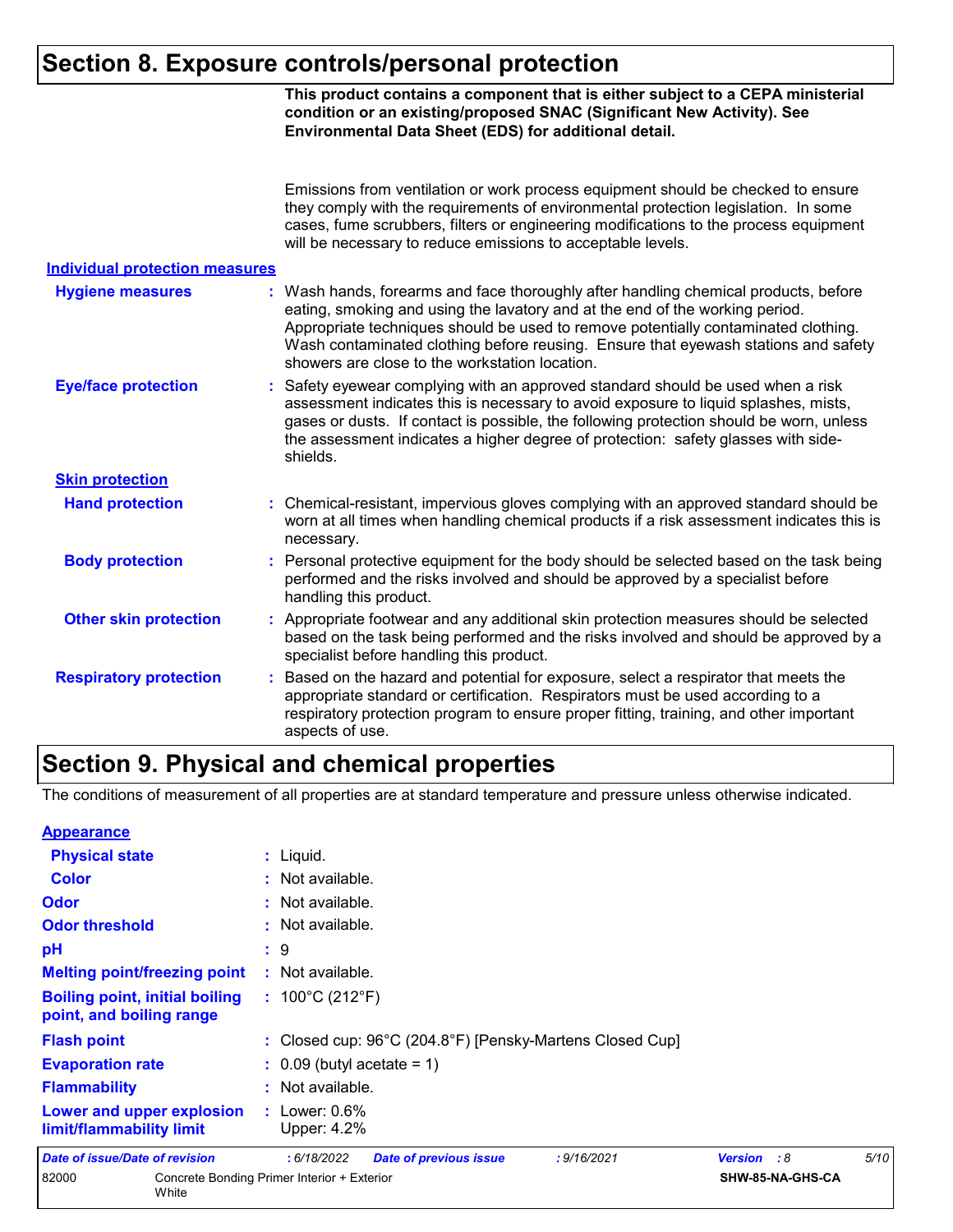## **Section 9. Physical and chemical properties**

| <b>Vapor pressure</b>                             | : $2.3$ kPa (17.5 mm Hg)                                       |
|---------------------------------------------------|----------------------------------------------------------------|
|                                                   |                                                                |
| <b>Relative vapor density</b>                     | : 1 [Air = 1]                                                  |
| <b>Relative density</b>                           | : 1.02                                                         |
| <b>Solubility</b>                                 | : Not available.                                               |
| <b>Partition coefficient: n-</b><br>octanol/water | : Not applicable.                                              |
| <b>Auto-ignition temperature</b>                  | $\therefore$ Not available.                                    |
| <b>Decomposition temperature</b>                  | $\therefore$ Not available.                                    |
| <b>Viscosity</b>                                  | Kinematic (40°C (104°F)): >20.5 mm <sup>2</sup> /s (>20.5 cSt) |
| <b>Molecular weight</b>                           | Not applicable.                                                |
| <b>Aerosol product</b>                            |                                                                |
| <b>Heat of combustion</b>                         | $: 0.948$ kJ/g                                                 |

# **Section 10. Stability and reactivity**

| <b>Reactivity</b>                                   | : No specific test data related to reactivity available for this product or its ingredients.              |
|-----------------------------------------------------|-----------------------------------------------------------------------------------------------------------|
| <b>Chemical stability</b>                           | : The product is stable.                                                                                  |
| <b>Possibility of hazardous</b><br><b>reactions</b> | : Under normal conditions of storage and use, hazardous reactions will not occur.                         |
| <b>Conditions to avoid</b>                          | $:$ No specific data.                                                                                     |
| <b>Incompatible materials</b>                       | : No specific data.                                                                                       |
| <b>Hazardous decomposition</b><br>products          | : Under normal conditions of storage and use, hazardous decomposition products should<br>not be produced. |

# **Section 11. Toxicological information**

### **Information on toxicological effects**

#### **Acute toxicity**

Not available.

### **Irritation/Corrosion**

Not available.

#### **Sensitization**

Not available.

#### **Mutagenicity**

Not available.

#### **Carcinogenicity**

Not available.

#### **Reproductive toxicity**

Not available.

#### **Teratogenicity**

Not available.

| Date of issue/Date of revision                       |  | : 6/18/2022 | Date of previous issue | 9/16/2021: | <b>Version</b> : 8 |                  | 6/10 |  |
|------------------------------------------------------|--|-------------|------------------------|------------|--------------------|------------------|------|--|
| 82000<br>Concrete Bonding Primer Interior + Exterior |  |             |                        |            |                    | SHW-85-NA-GHS-CA |      |  |
|                                                      |  |             |                        |            |                    |                  |      |  |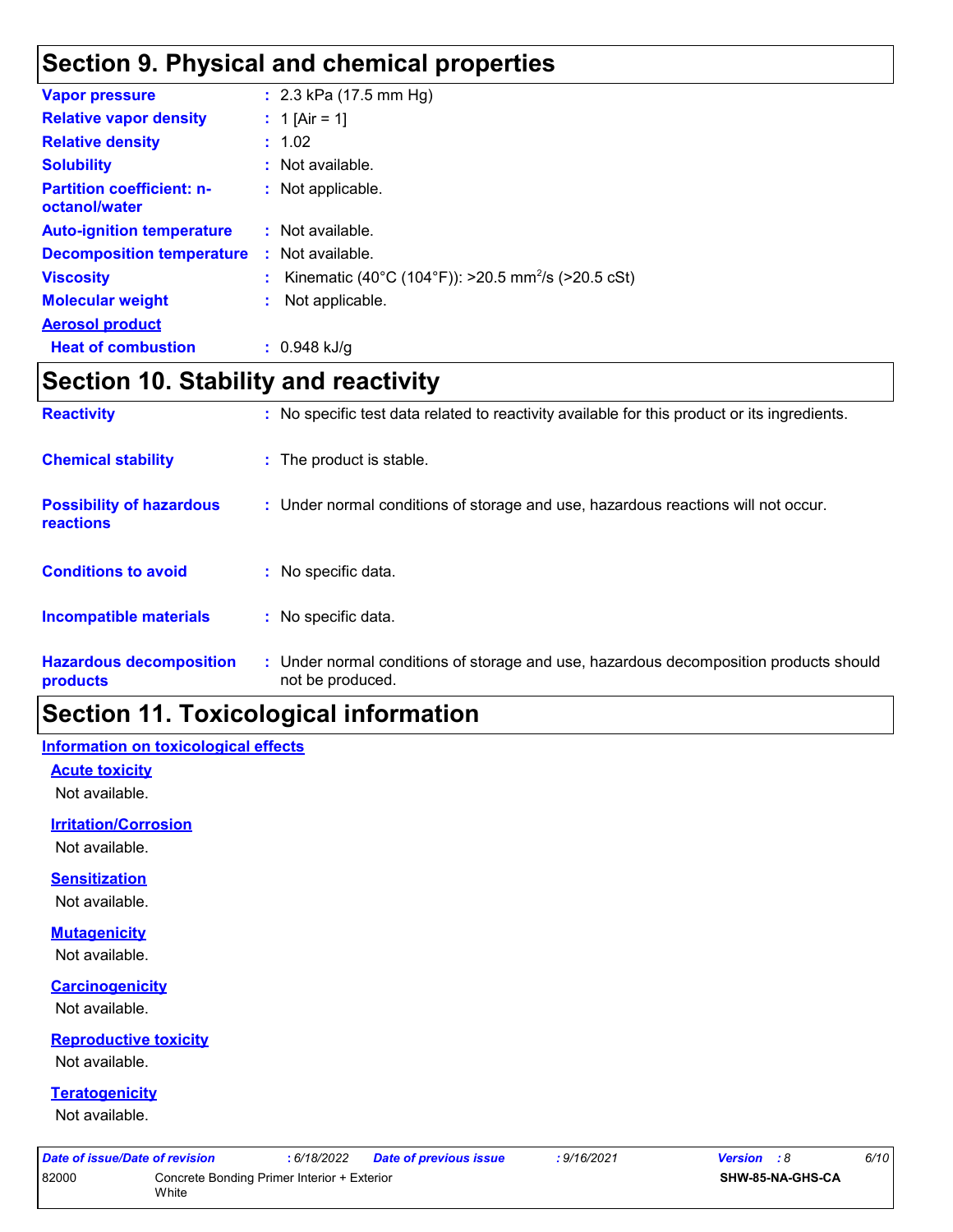### **Section 11. Toxicological information**

### **Specific target organ toxicity (single exposure)**

Not available.

### **Specific target organ toxicity (repeated exposure)**

Not available.

#### **Aspiration hazard**

| <b>Name</b>          | Result                         |
|----------------------|--------------------------------|
| Heavy Paraffinic Oil | ASPIRATION HAZARD - Category 1 |

| Information on the likely<br>routes of exposure | : Not available.                                                                    |  |  |  |  |
|-------------------------------------------------|-------------------------------------------------------------------------------------|--|--|--|--|
| <b>Potential acute health effects</b>           |                                                                                     |  |  |  |  |
| <b>Eye contact</b>                              | : No known significant effects or critical hazards.                                 |  |  |  |  |
| <b>Inhalation</b>                               | : No known significant effects or critical hazards.                                 |  |  |  |  |
| <b>Skin contact</b>                             | : No known significant effects or critical hazards.                                 |  |  |  |  |
| <b>Ingestion</b>                                | : No known significant effects or critical hazards.                                 |  |  |  |  |
|                                                 |                                                                                     |  |  |  |  |
|                                                 | <b>Symptoms related to the physical, chemical and toxicological characteristics</b> |  |  |  |  |

| Eye contact         | : No specific data. |
|---------------------|---------------------|
| <b>Inhalation</b>   | : No specific data. |
| <b>Skin contact</b> | : No specific data. |
| <b>Ingestion</b>    | : No specific data. |

|                                                   | Delayed and immediate effects and also chronic effects from short and long term exposure |
|---------------------------------------------------|------------------------------------------------------------------------------------------|
| <b>Short term exposure</b>                        |                                                                                          |
| <b>Potential immediate</b><br><b>effects</b>      | : Not available.                                                                         |
| <b>Potential delayed effects : Not available.</b> |                                                                                          |
| <b>Long term exposure</b>                         |                                                                                          |
| <b>Potential immediate</b><br><b>effects</b>      | : Not available.                                                                         |
| <b>Potential delayed effects : Not available.</b> |                                                                                          |
| <b>Potential chronic health effects</b>           |                                                                                          |
| Not available.                                    |                                                                                          |
| <b>General</b>                                    | : No known significant effects or critical hazards.                                      |
| <b>Carcinogenicity</b>                            | : No known significant effects or critical hazards.                                      |
| <b>Mutagenicity</b>                               | : No known significant effects or critical hazards.                                      |
| <b>Teratogenicity</b>                             | : No known significant effects or critical hazards.                                      |
| <b>Developmental effects</b>                      | : No known significant effects or critical hazards.                                      |
| <b>Fertility effects</b>                          | : No known significant effects or critical hazards.                                      |

### **Numerical measures of toxicity** Not available. **Acute toxicity estimates**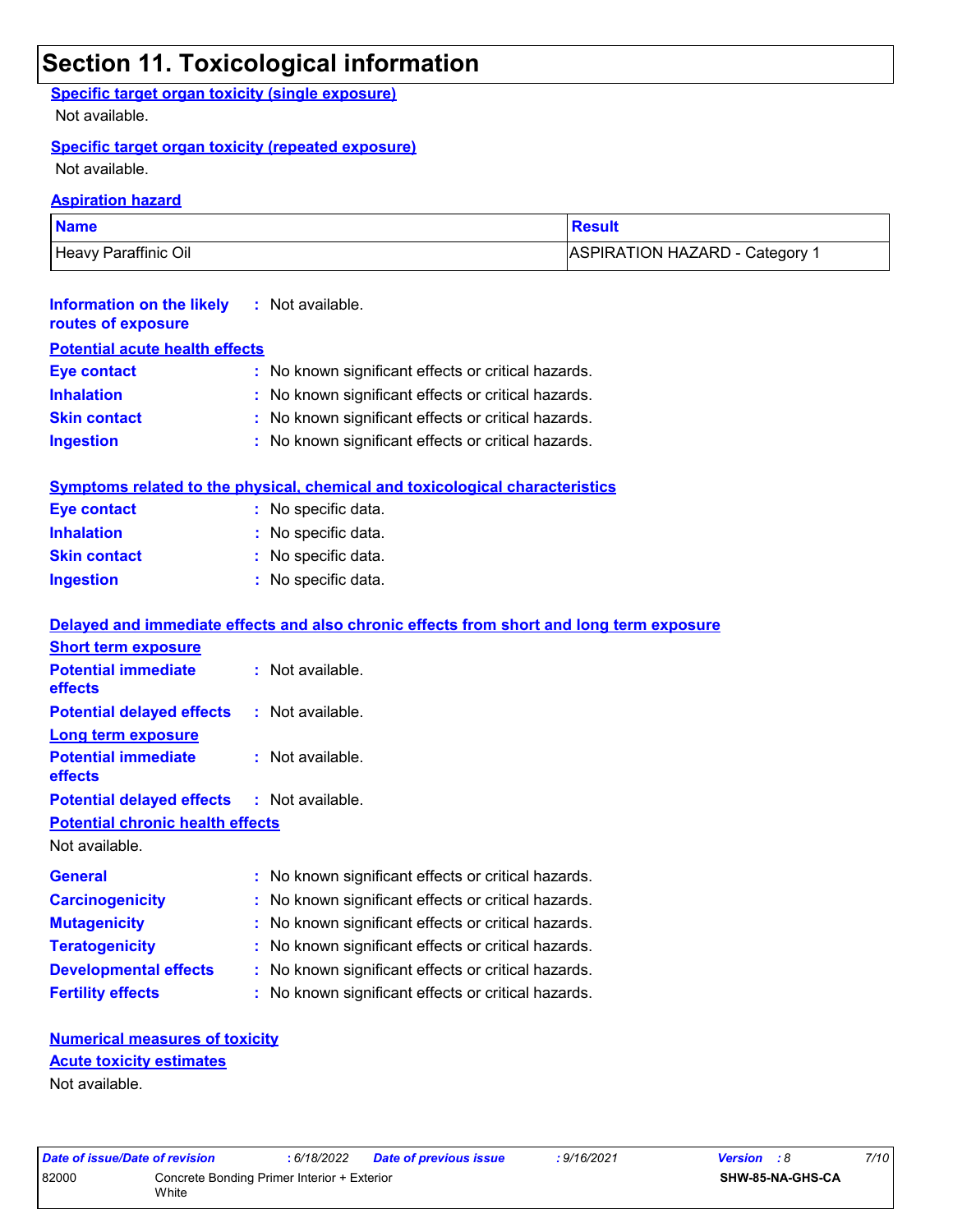### **Section 11. Toxicological information**

## **Section 12. Ecological information**

**Toxicity**

Not available.

### **Persistence and degradability**

Not available.

#### **Bioaccumulative potential**

Not available.

### **Mobility in soil**

**Soil/water partition coefficient (K**<sub>oc</sub>)

**:** Not available.

**Other adverse effects :** No known significant effects or critical hazards.

### **Section 13. Disposal considerations**

**Disposal methods : This product contains a component that is either subject to a CEPA ministerial condition or an existing/proposed SNAC (Significant New Activity). See Environmental Data Sheet (EDS) for additional detail.**

> The generation of waste should be avoided or minimized wherever possible. Disposal of this product, solutions and any by-products should at all times comply with the requirements of environmental protection and waste disposal legislation and any regional local authority requirements. Dispose of surplus and non-recyclable products via a licensed waste disposal contractor. Waste should not be disposed of untreated to the sewer unless fully compliant with the requirements of all authorities with jurisdiction. Waste packaging should be recycled. Incineration or landfill should only be considered when recycling is not feasible. This material and its container must be disposed of in a safe way. Empty containers or liners may retain some product residues. Avoid dispersal of spilled material and runoff and contact with soil, waterways, drains and sewers.

### **Section 14. Transport information**

|                                       | <b>DOT</b><br><b>Classification</b>         | <b>TDG</b><br><b>Classification</b> | <b>Mexico</b><br><b>Classification</b> | <b>IATA</b>    | <b>IMDG</b>         |
|---------------------------------------|---------------------------------------------|-------------------------------------|----------------------------------------|----------------|---------------------|
| <b>UN number</b>                      | Not regulated.                              | Not regulated.                      | Not regulated.                         | Not regulated. | Not regulated.      |
| <b>UN proper</b><br>shipping name     | $\overline{a}$                              | $\overline{\phantom{0}}$            |                                        | -              |                     |
| <b>Transport</b><br>hazard class(es)  | -                                           | ۰                                   |                                        | -              |                     |
| <b>Packing group</b>                  | $\sim$                                      | $\blacksquare$                      |                                        | ۰              |                     |
| <b>Date of issue/Date of revision</b> | : 6/18/2022                                 | <b>Date of previous issue</b>       | : 9/16/2021                            |                | 8/10<br>Version : 8 |
| 82000<br>White                        | Concrete Bonding Primer Interior + Exterior |                                     |                                        |                | SHW-85-NA-GHS-CA    |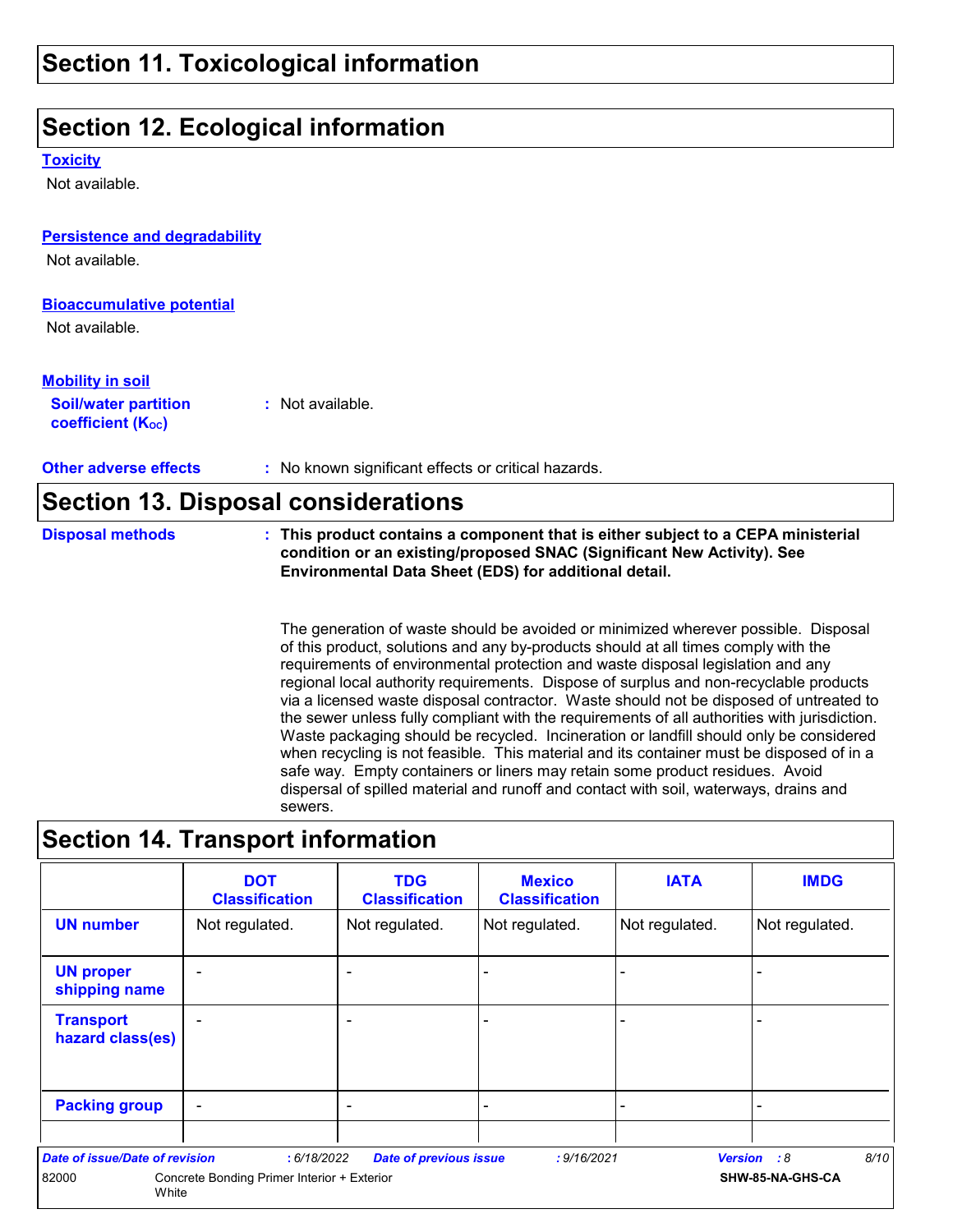| <b>Environmental</b><br>hazards                          | No. |                | No.                                                                                                                                                                                                                                                                                                                                                                                                                                                                                                                                                                                                                                                                                 | No.              | No. | No. |
|----------------------------------------------------------|-----|----------------|-------------------------------------------------------------------------------------------------------------------------------------------------------------------------------------------------------------------------------------------------------------------------------------------------------------------------------------------------------------------------------------------------------------------------------------------------------------------------------------------------------------------------------------------------------------------------------------------------------------------------------------------------------------------------------------|------------------|-----|-----|
| <b>Additional</b><br>information                         |     |                |                                                                                                                                                                                                                                                                                                                                                                                                                                                                                                                                                                                                                                                                                     |                  |     |     |
| <b>Special precautions for user :</b>                    |     |                | Multi-modal shipping descriptions are provided for informational purposes and do not<br>consider container sizes. The presence of a shipping description for a particular<br>mode of transport (sea, air, etc.), does not indicate that the product is packaged<br>suitably for that mode of transport. All packaging must be reviewed for suitability<br>prior to shipment, and compliance with the applicable regulations is the sole<br>responsibility of the person offering the product for transport. People loading and<br>unloading dangerous goods must be trained on all of the risks deriving from the<br>substances and on all actions in case of emergency situations. |                  |     |     |
| <b>Transport in bulk according</b><br>to IMO instruments |     | Not available. |                                                                                                                                                                                                                                                                                                                                                                                                                                                                                                                                                                                                                                                                                     |                  |     |     |
|                                                          |     |                | <b>Proper shipping name</b>                                                                                                                                                                                                                                                                                                                                                                                                                                                                                                                                                                                                                                                         | : Not available. |     |     |

### **Section 15. Regulatory information**

This product contains a component that is either subject to a CEPA ministerial condition or an existing/proposed SNAC (Significant New Activity). See Environmental Data Sheet (EDS) for additional detail.

| <b>International regulations</b> |                                                              |
|----------------------------------|--------------------------------------------------------------|
| <b>International lists</b>       | : Australia inventory (AIIC): Not determined.                |
|                                  | China inventory (IECSC): Not determined.                     |
|                                  | Japan inventory (CSCL): Not determined.                      |
|                                  | Japan inventory (ISHL): Not determined.                      |
|                                  | Korea inventory (KECI): Not determined.                      |
|                                  | New Zealand Inventory of Chemicals (NZIoC): Not determined.  |
|                                  | Philippines inventory (PICCS): Not determined.               |
|                                  | Taiwan Chemical Substances Inventory (TCSI): Not determined. |
|                                  | Thailand inventory: Not determined.                          |
|                                  | Turkey inventory: Not determined.                            |
|                                  | Vietnam inventory: Not determined.                           |
|                                  |                                                              |

# **Section 16. Other information**

**Hazardous Material Information System (U.S.A.)**



**The customer is responsible for determining the PPE code for this material. For more information on HMIS® Personal Protective Equipment (PPE) codes, consult the HMIS® Implementation Manual.**

| Date of issue/Date of revision |                                                      | : 6/18/2022 | <b>Date of previous issue</b> | : 9/16/2021 | <b>Version</b> : 8 |                  | 9/10 |
|--------------------------------|------------------------------------------------------|-------------|-------------------------------|-------------|--------------------|------------------|------|
| 82000                          | Concrete Bonding Primer Interior + Exterior<br>White |             |                               |             |                    | SHW-85-NA-GHS-CA |      |